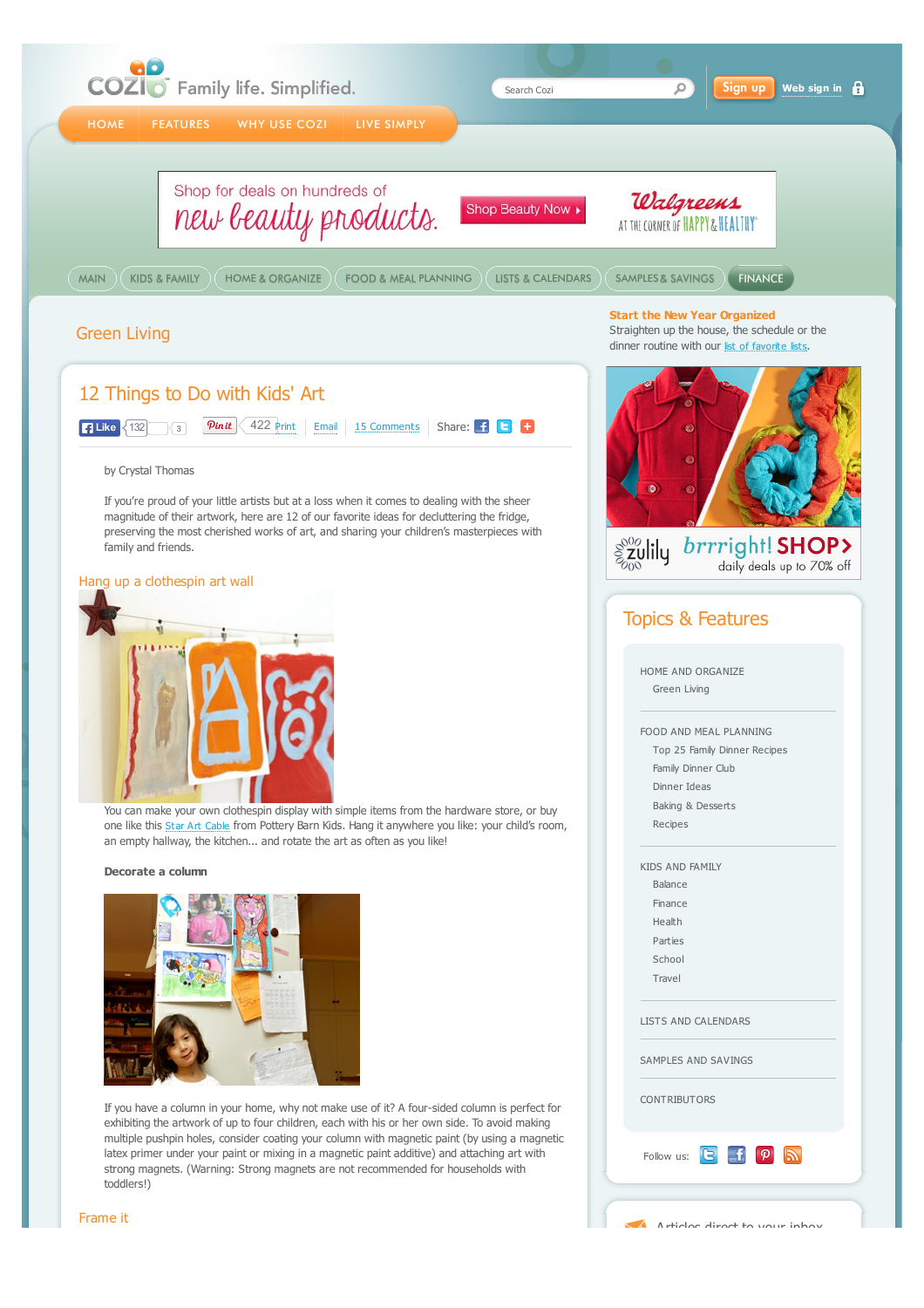

A simple frame can turn scribbles into home décor. These [Dynamic Artwork Frames](http://www.dynamicframes.com/) hinge on the side for easy access. You can display one piece of art at a time and hold up to 50 more behind it for later display.



For a more affordable DIY solution, you can buy cheap frames (try the thrift store), remove the glass, arrange the empty frames on a wall, and easily rotate your kids' art with a simple pushpin.

# Save the best in a scrapbook



If your walls have reached capacity but you still have precious artwork that you want to preserve, purchase a simple three-ring binder and some plastic sheet protectors. Have your child decorate the cover, and store the art binder with the rest of your family's scrapbooks and photo albums, ready for you whenever you want to reminisce.

#### Create a game



Help your kids exercise their brains by turning their artwork into puzzles. They'll be proud of both their art and their puzzle skills... and you'll save money on puzzles! Simply glue a piece of art to a sheet of thin cardboard and cut into an age-appropriate number of shapes. For a double-sided puzzle, recycle the cardboard box from one of your children's toys to use as your puzzle backing.

Make original (and free!) wrapping paper and cards

**Articles direct to your indox** Subscribe to the Live Simply newsletter:

| Subscribe<br>Type email address here                             |
|------------------------------------------------------------------|
| Email addresses are not shared.                                  |
|                                                                  |
| <b>JOIN OUR</b><br><b>COZI</b><br>FAMILY<br>FOLLOW US ON TWITTER |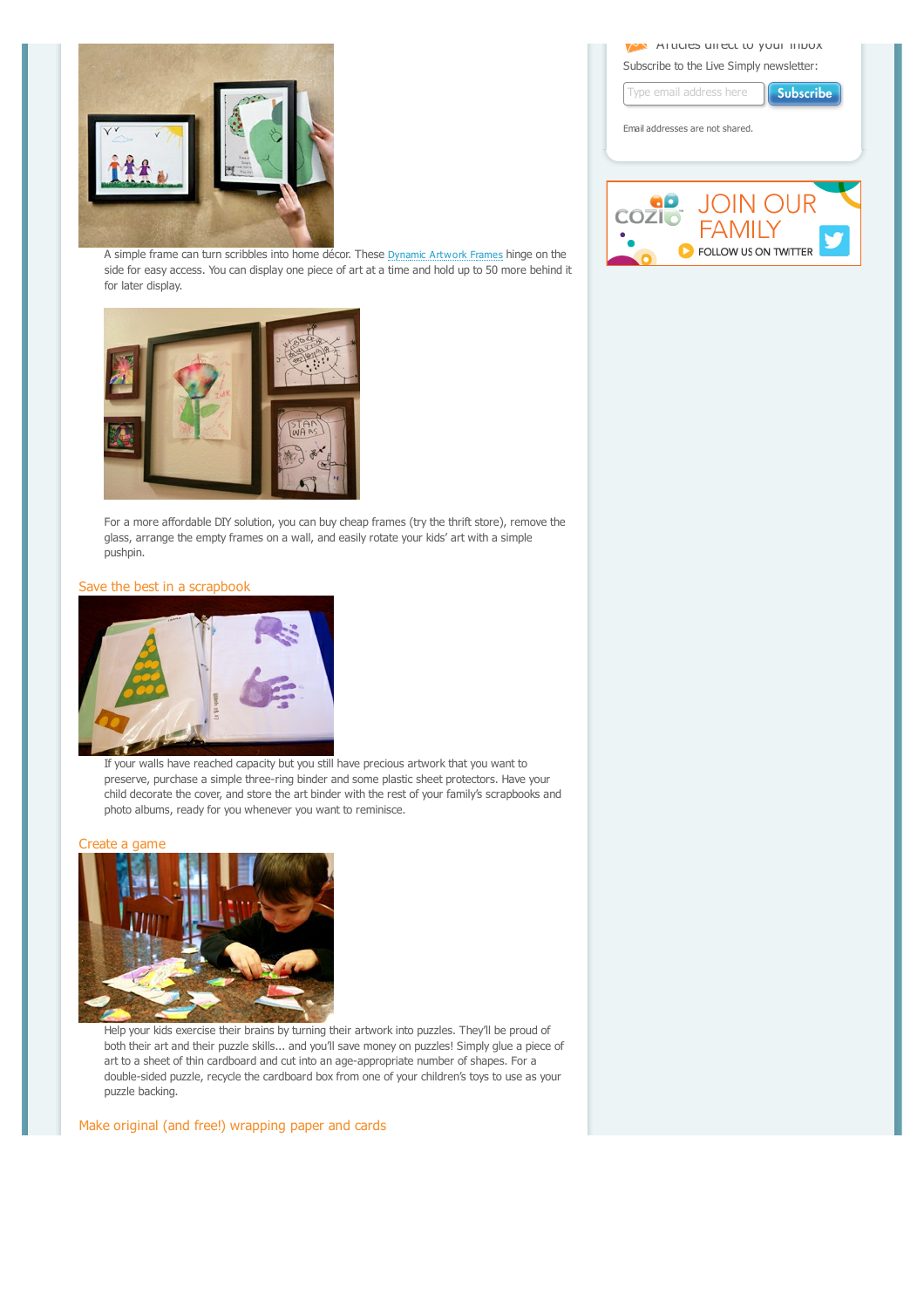

If your kids consider themselves muralists, roll large artwork (and coloring pages from oversize coloring books) around a cardboard tube and use it for unique and economical wrapping paper.

Save smaller works of art for homemade cards. Simply fold a page in half, write a greeting on the inside, and use for birthday cards and other special occasions. No more running to the card store at the last minute!

## Create a digital display



Displaying your kids' masterpieces in your [Cozi Collage](http://www.cozi.com/Photo-Screensaver.htm) is a great way to make sure they're seen and appreciated by the whole family. Make sure their artwork is stored in the My Pictures or Shared Pictures folders on your computer, and Cozi will display them. To show only your kids' art in your collage:

1. From your desktop, right-click any empty space, and then click Properties.

- 2. Click the Screensaver tab, and then click Settings.
- 3. Click the Photos tab.

4. On the "Where do you keep your digital photos?" page, click Add Folder, add the folder(s) containing your children's art, and remove any other selected folders by clearing the check boxes.

## Share artwork online with friends and family



The [family journal](http://www.cozi.com/Family-Journal.htm) is a perfect tool for sharing your kids' scanned masterpieces—and the stories that go along with them--with friends and family. Simply click "Jot down a moment," upload the artwork, and share a story if you wish. From there, it's simple to share it on your own family web page, via email or a monthly newsletter, or even on Facebook.

#### Put it in the mail



Courtesy of [gordasm](http://www.flickr.com/photos/fynes/1352756396/in/set-72157601941203333/)

Send some art to the grandparents, aunts, uncles, and any other interested parties. They will cherish it as much as you do and surely give it a place of honor in their homes.